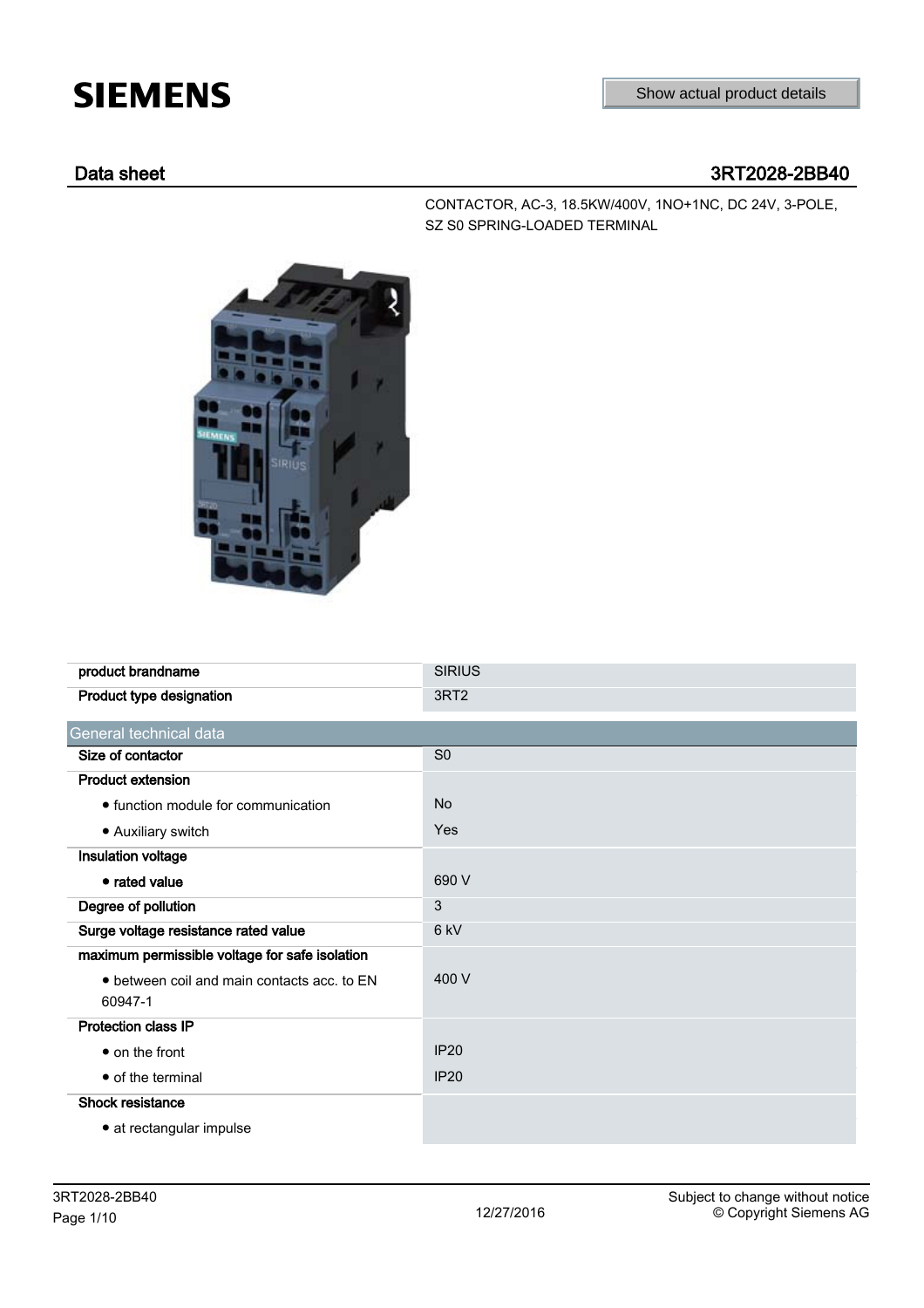| $-$ at DC                                                                               | 10g / 5 ms, 7,5g / 10 ms |
|-----------------------------------------------------------------------------------------|--------------------------|
| • with sine pulse                                                                       |                          |
| $-$ at DC                                                                               | 15g / 5 ms, 10g / 10 ms  |
| Mechanical service life (switching cycles)                                              |                          |
| • of contactor typical                                                                  | 10 000 000               |
| • of the contactor with added electronics-<br>compatible auxiliary switch block typical | 5 000 000                |
| • of the contactor with added auxiliary switch<br>block typical                         | 10 000 000               |
| <b>Ambient conditions</b>                                                               |                          |
| Installation altitude at height above sea level                                         | 2 000 m                  |
| maximum                                                                                 |                          |
| Ambient temperature                                                                     |                          |
| · during operation                                                                      | $-25$ +60 °C             |
| · during storage                                                                        | $-55$ +80 °C             |
| Main circuit                                                                            |                          |
| Number of poles for main current circuit                                                | 3                        |
| Number of NO contacts for main contacts                                                 | 3                        |
| Number of NC contacts for main contacts                                                 | 0                        |
| <b>Operating voltage</b>                                                                |                          |
| • at AC-3 rated value maximum                                                           | 690 V                    |
| <b>Operating current</b>                                                                |                          |
| $\bullet$ at AC-1 at 400 V                                                              |                          |
| - at ambient temperature 40 °C rated value                                              | 50 A                     |
| $\bullet$ at AC-1                                                                       |                          |
| - up to 690 V at ambient temperature 40 $^{\circ}$ C<br>rated value                     | 50 A                     |
| - up to 690 V at ambient temperature 60 $^{\circ}$ C<br>rated value                     | 42 A                     |
| • at AC-2 at 400 V rated value                                                          | 38 A                     |
| $\bullet$ at AC-3                                                                       |                          |
| - at 400 V rated value                                                                  | 38 A                     |
| - at 500 V rated value                                                                  | 32 A                     |
| - at 690 V rated value                                                                  | 21 A                     |
| Connectable conductor cross-section in main circuit<br>at AC-1                          |                          |
| • at 60 °C minimum permissible                                                          | $10 \text{ mm}^2$        |
| • at 40 °C minimum permissible                                                          | $10 \text{ mm}^2$        |
| Operating current for approx. 200000 operating<br>cycles at AC-4                        |                          |
| • at 400 V rated value                                                                  | 12 A                     |
| • at 690 V rated value                                                                  | 12 A                     |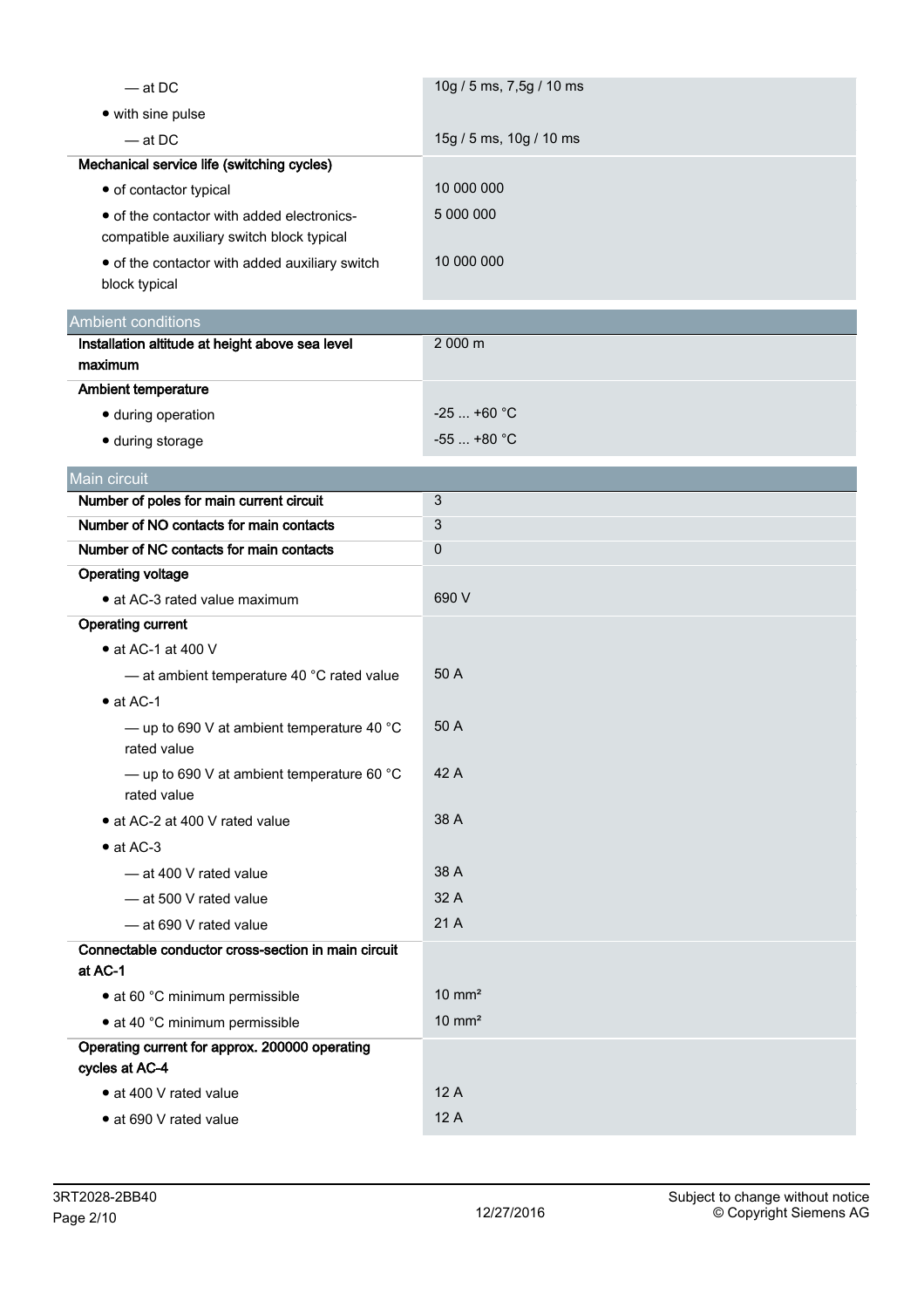| <b>Operating current</b>                         |       |
|--------------------------------------------------|-------|
| • at 1 current path at DC-1                      |       |
| - at 24 V rated value                            | 35 A  |
| - at 110 V rated value                           | 4.5 A |
| - at 220 V rated value                           | 1 A   |
| - at 440 V rated value                           | 0.4A  |
| - at 600 V rated value                           | 0.25A |
| • with 2 current paths in series at DC-1         |       |
| - at 24 V rated value                            | 35 A  |
| - at 110 V rated value                           | 35 A  |
| - at 220 V rated value                           | 5 A   |
| - at 440 V rated value                           | 1 A   |
| - at 600 V rated value                           | 0.8A  |
| • with 3 current paths in series at DC-1         |       |
| - at 24 V rated value                            | 35 A  |
| - at 110 V rated value                           | 35 A  |
| - at 220 V rated value                           | 35 A  |
| - at 440 V rated value                           | 2.9A  |
| - at 600 V rated value                           | 1.4A  |
| <b>Operating current</b>                         |       |
| • at 1 current path at DC-3 at DC-5              |       |
| - at 24 V rated value                            | 20 A  |
| - at 110 V rated value                           | 2.5A  |
| - at 220 V rated value                           | 1 A   |
| - at 440 V rated value                           | 0.09A |
| - at 600 V rated value                           | 0.06A |
| • with 2 current paths in series at DC-3 at DC-5 |       |
| - at 110 V rated value                           | 15 A  |
| - at 220 V rated value                           | 3A    |
| - at 24 V rated value                            | 35 A  |
| - at 440 V rated value                           | 0.27A |
| - at 600 V rated value                           | 0.16A |
| • with 3 current paths in series at DC-3 at DC-5 |       |
| - at 110 V rated value                           | 35 A  |
| - at 220 V rated value                           | 10 A  |
| - at 24 V rated value                            | 35 A  |
| - at 440 V rated value                           | 0.6A  |
| - at 600 V rated value                           | 0.6A  |
| <b>Operating power</b>                           |       |
| $\bullet$ at AC-1                                |       |
| - at 230 V rated value                           | 16 kW |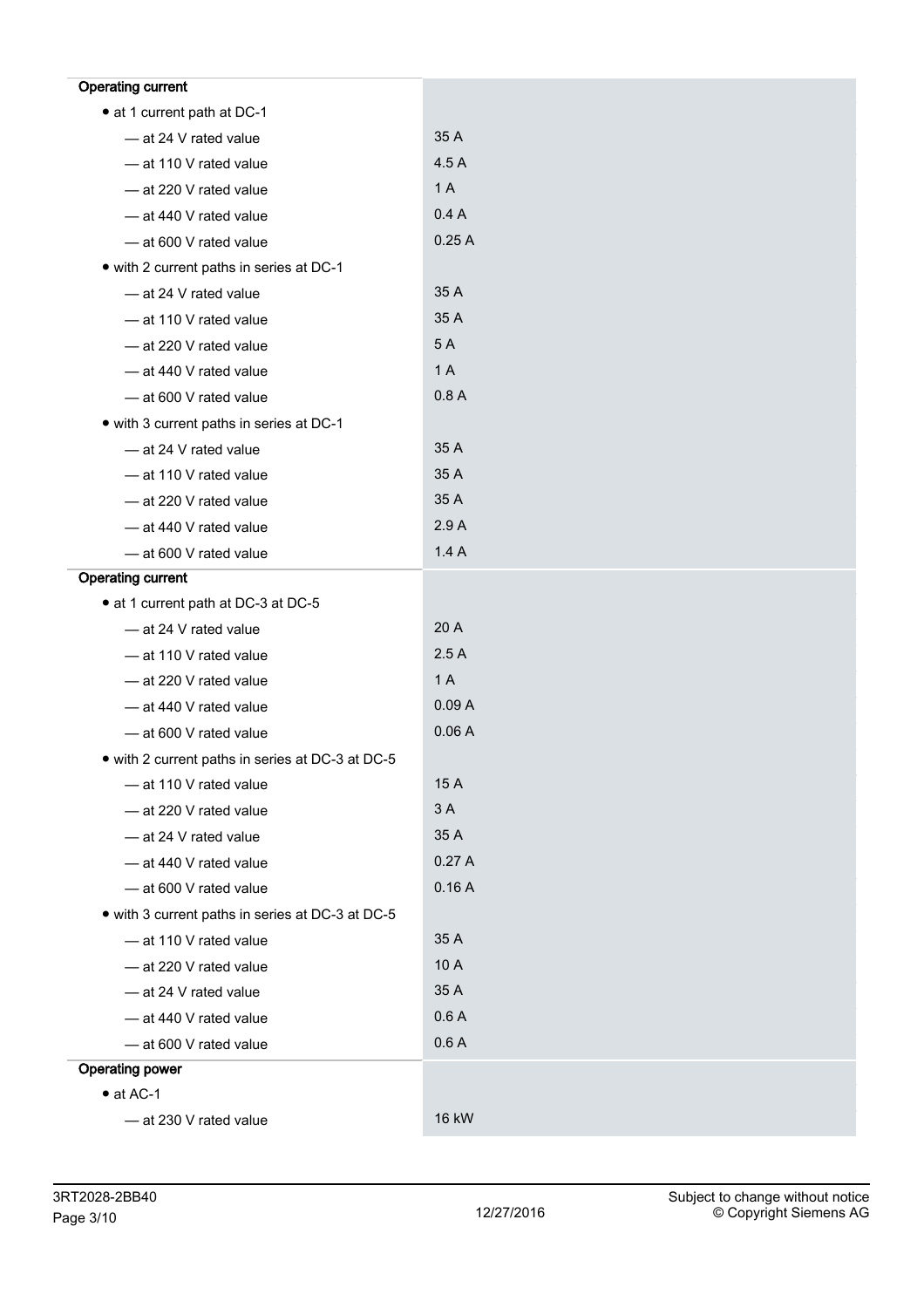| - at 230 V at 60 °C rated value                     | 15.5 kW      |
|-----------------------------------------------------|--------------|
| - at 400 V rated value                              | 28 kW        |
| $-$ at 400 V at 60 °C rated value                   | 27.5 kW      |
| -at 690 V rated value                               | 48 kW        |
| $-$ at 690 V at 60 °C rated value                   | 47.5 kW      |
| • at AC-2 at 400 V rated value                      | 18.5 kW      |
| $\bullet$ at AC-3                                   |              |
| -at 230 V rated value                               | <b>11 kW</b> |
| - at 400 V rated value                              | 18.5 kW      |
| - at 690 V rated value                              | 18.5 kW      |
| Operating power for approx. 200000 operating cycles |              |
| at AC-4                                             |              |
| • at 400 V rated value                              | 6 kW         |
| • at 690 V rated value                              | 10.3 kW      |
| Thermal short-time current limited to 10 s          | 304 A        |
| Power loss [W] at AC-3 at 400 V for rated value of  | 3.8 W        |
| the operating current per conductor                 |              |
| No-load switching frequency                         |              |
| $\bullet$ at DC                                     | 1 500 1/h    |
| <b>Operating frequency</b>                          |              |
| • at AC-1 maximum                                   | 1 000 1/h    |
| • at AC-2 maximum                                   | 750 1/h      |
| • at AC-3 maximum                                   | 750 1/h      |
| • at AC-4 maximum                                   | 250 1/h      |
| Control circuit/ Control                            |              |
| Type of voltage of the control supply voltage       | DC           |
| Control supply voltage at DC                        |              |

| Control supply voltage at DC                         |                 |
|------------------------------------------------------|-----------------|
| • rated value                                        | 24 V            |
| Operating range factor control supply voltage rated  | 0.81.1          |
| value of magnet coil at DC                           |                 |
| Closing power of magnet coil at DC                   | 5.9 W           |
| Holding power of magnet coil at DC                   | 5.9 W           |
| <b>Closing delay</b>                                 |                 |
| $\bullet$ at DC                                      | 50  170 ms      |
| <b>Opening delay</b>                                 |                 |
| $\bullet$ at DC                                      | $1517.5$ ms     |
| Arcing time                                          | 10  10 ms       |
| Residual current of the electronics for control with |                 |
| signal $<$ 0 $>$                                     |                 |
| • at AC at 230 V maximum permissible                 | 7 mA            |
| • at DC at 24 V maximum permissible                  | $16 \text{ mA}$ |
|                                                      |                 |
| <b>Auxiliary circuit</b>                             |                 |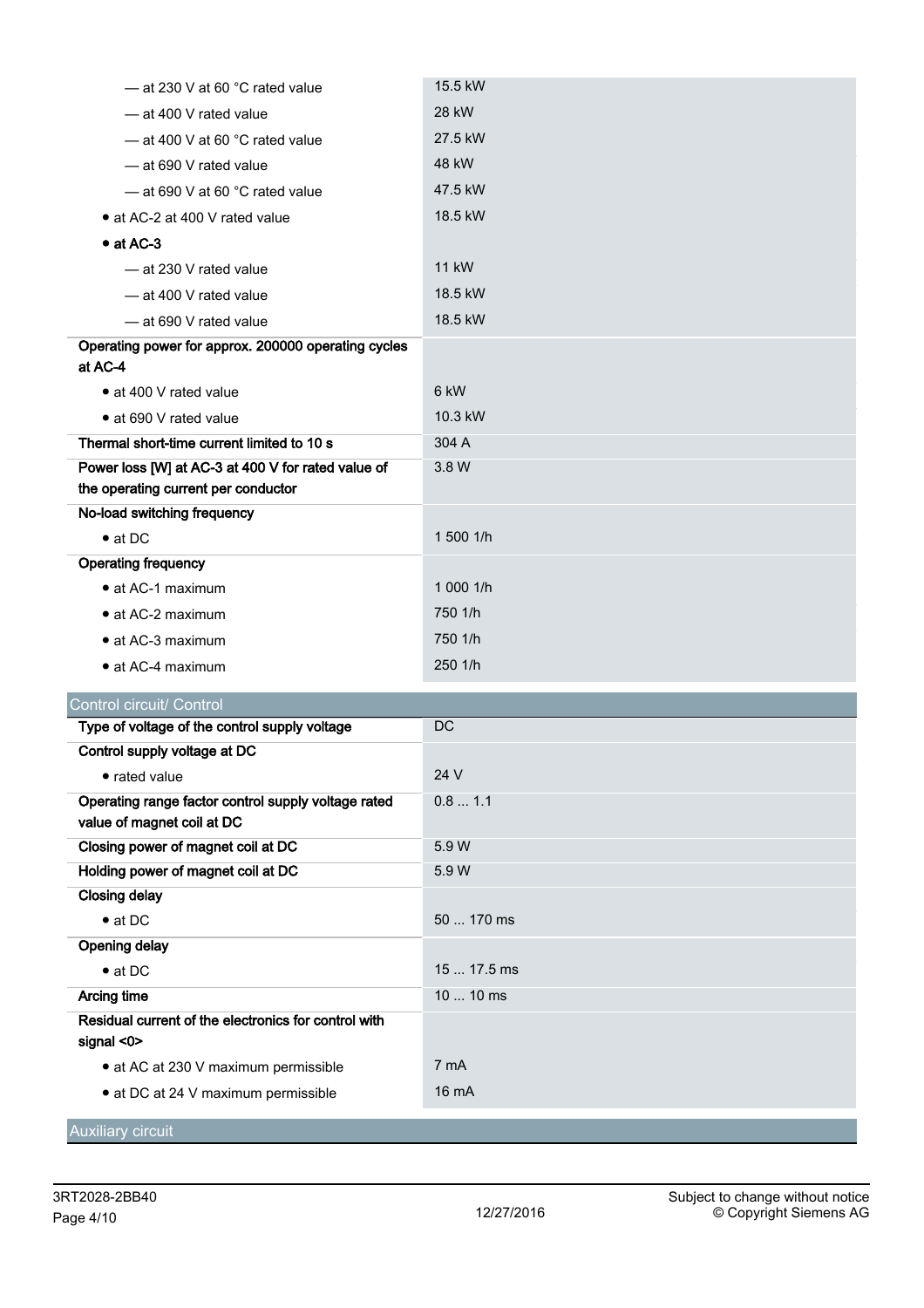| Number of NC contacts                            |                                                 |
|--------------------------------------------------|-------------------------------------------------|
| • for auxiliary contacts                         |                                                 |
| - instantaneous contact                          | $\mathbf{1}$                                    |
| Number of NO contacts                            |                                                 |
| • for auxiliary contacts                         |                                                 |
| - instantaneous contact                          | $\mathbf{1}$                                    |
| Operating current at AC-12 maximum               | 10 A                                            |
| Operating current at AC-15                       |                                                 |
| • at 230 V rated value                           | 10 A                                            |
| • at 400 V rated value                           | 3A                                              |
| • at 500 V rated value                           | 2A                                              |
| • at 690 V rated value                           | 1 A                                             |
| Operating current at DC-12                       |                                                 |
| • at 24 V rated value                            | 10 A                                            |
| • at 48 V rated value                            | 6 A                                             |
| • at 60 V rated value                            | 6 A                                             |
| • at 110 V rated value                           | 3A                                              |
| • at 125 V rated value                           | 2A                                              |
| • at 220 V rated value                           | 1 A                                             |
| • at 600 V rated value                           | 0.15A                                           |
| <b>Operating current at DC-13</b>                |                                                 |
| • at 24 V rated value                            | 10 A                                            |
| • at 48 V rated value                            | 2A                                              |
| • at 60 V rated value                            | 2A                                              |
| • at 110 V rated value                           | 1 A                                             |
| • at 125 V rated value                           | 0.9A                                            |
| • at 220 V rated value                           | 0.3A                                            |
| · at 600 V rated value                           | 0.1A                                            |
| Contact reliability of auxiliary contacts        | 1 faulty switching per 100 million (17 V, 1 mA) |
| <b>UL/CSA ratings</b>                            |                                                 |
| Full-load current (FLA) for three-phase AC motor |                                                 |
| • at 480 V rated value                           | 34 A                                            |
| • at 600 V rated value                           | 27 A                                            |
| Yielded mechanical performance [hp]              |                                                 |
| • for single-phase AC motor                      |                                                 |
| - at 110/120 V rated value                       | 3 hp                                            |
| - at 230 V rated value                           | 5 hp                                            |
| • for three-phase AC motor                       |                                                 |
| - at 200/208 V rated value                       | 10 hp                                           |
| - at 220/230 V rated value                       | 10 hp                                           |
| - at 460/480 V rated value                       | 25 hp                                           |
|                                                  |                                                 |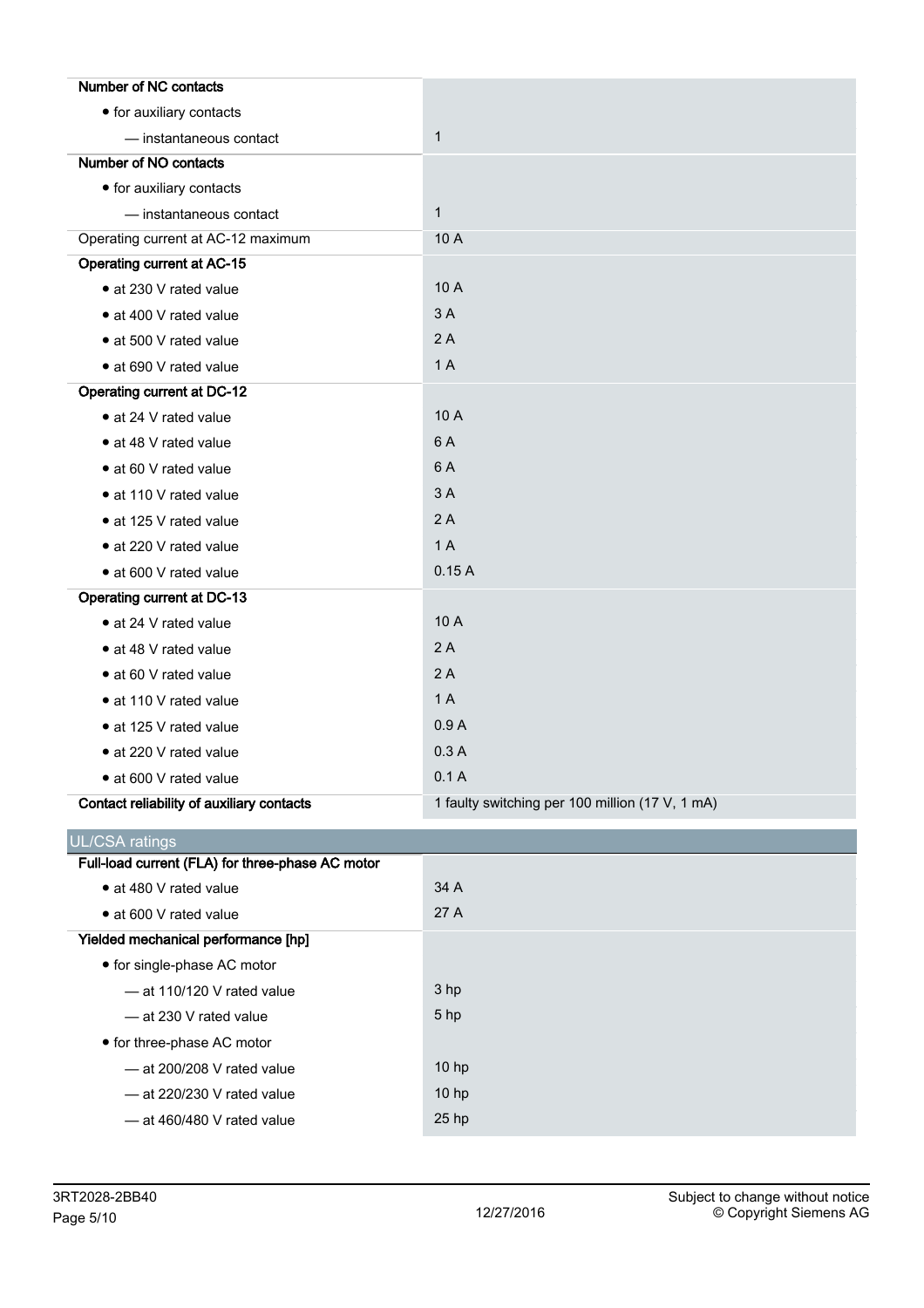| - at 575/600 V rated value                                         | 25 hp                                                                                     |
|--------------------------------------------------------------------|-------------------------------------------------------------------------------------------|
| Contact rating of auxiliary contacts according to UL               | A600 / Q600                                                                               |
| Short-circuit protection                                           |                                                                                           |
| Design of the fuse link                                            |                                                                                           |
| • for short-circuit protection of the main circuit                 |                                                                                           |
| - with type of coordination 1 required                             | gG NH 3NA, DIAZED 5SB, NEOZED 5SE: 125 A                                                  |
| - with type of assignment 2 required                               | gG NH 3NA, DIAZED 5SB, NEOZED 5SE: 50 A                                                   |
| • for short-circuit protection of the auxiliary switch<br>required | fuse gG: 10 A                                                                             |
| Installation/ mounting/ dimensions                                 |                                                                                           |
| <b>Mounting position</b>                                           | +/-180° rotation possible on vertical mounting surface; can be                            |
|                                                                    | tilted forward and backward by +/- 22.5° on vertical mounting<br>surface                  |
| <b>Mounting type</b>                                               | screw and snap-on mounting onto 35 mm standard mounting rail<br>according to DIN EN 50022 |
| • Side-by-side mounting                                            | Yes                                                                                       |
| Height                                                             | 102 mm                                                                                    |
| Width                                                              | 45 mm                                                                                     |
| <b>Depth</b>                                                       | 107 mm                                                                                    |
| Required spacing                                                   |                                                                                           |
| • with side-by-side mounting                                       |                                                                                           |
| - forwards                                                         | 0 <sub>mm</sub>                                                                           |
| - Backwards                                                        | $0 \text{ mm}$                                                                            |
| - upwards                                                          | $0 \text{ mm}$                                                                            |
| - downwards                                                        | $0 \text{ mm}$                                                                            |
| - at the side                                                      | 0 <sub>mm</sub>                                                                           |
| • for grounded parts                                               |                                                                                           |
| - forwards                                                         | $0 \text{ mm}$                                                                            |
| - Backwards                                                        | 0 <sub>mm</sub>                                                                           |
| - upwards                                                          | 0 <sub>mm</sub>                                                                           |
| - at the side                                                      | 6 mm                                                                                      |
| - downwards                                                        | 0 <sub>mm</sub>                                                                           |
| • for live parts                                                   |                                                                                           |
| - forwards                                                         | 0 <sub>mm</sub>                                                                           |
| - Backwards                                                        | 0 <sub>mm</sub>                                                                           |
| — upwards                                                          | 0 <sub>mm</sub>                                                                           |
| - downwards                                                        | 0 <sub>mm</sub>                                                                           |
| - at the side                                                      | 6 mm                                                                                      |
| <b>Connections/Terminals</b>                                       |                                                                                           |
| Type of electrical connection                                      |                                                                                           |
| • for main current circuit                                         | spring-loaded terminals                                                                   |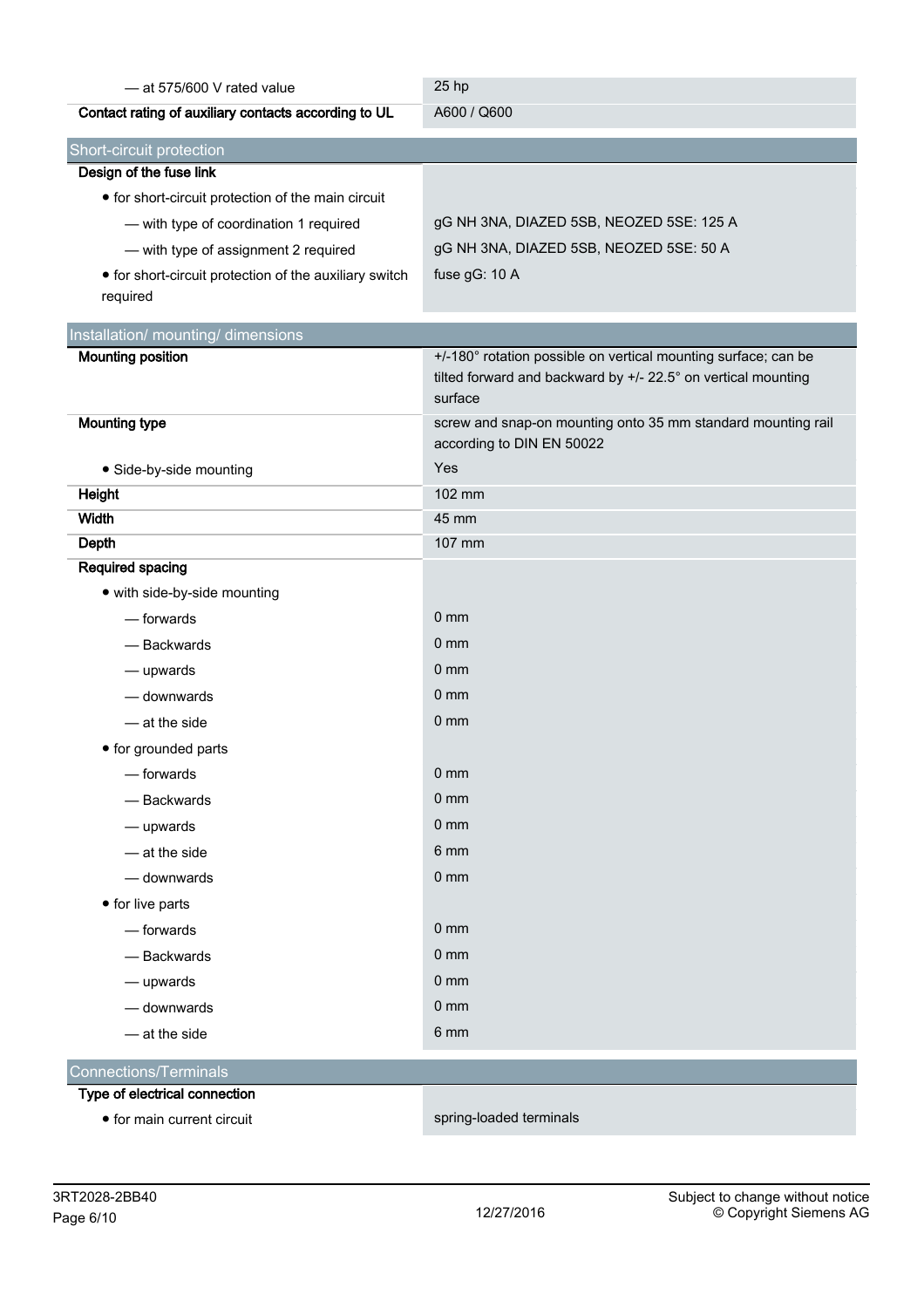| • for auxiliary and control current circuit                                  | spring-loaded terminals        |
|------------------------------------------------------------------------------|--------------------------------|
| Type of connectable conductor cross-sections                                 |                                |
| • for main contacts                                                          |                                |
| — solid                                                                      | 2x(110 mm <sup>2</sup> )       |
| - single or multi-stranded                                                   | 2x(110 mm <sup>2</sup> )       |
| - finely stranded with core end processing                                   | 2x(16 mm <sup>2</sup> )        |
| - finely stranded without core end<br>processing                             | 2x(16 mm <sup>2</sup> )        |
| • at AWG conductors for main contacts                                        | 2x(188)                        |
| Type of connectable conductor cross-sections                                 |                                |
| • for auxiliary contacts                                                     |                                |
| - single or multi-stranded                                                   | 2x (0,5  2,5 mm <sup>2</sup> ) |
| - finely stranded with core end processing                                   | 2x (0.5  1.5 mm <sup>2</sup> ) |
| - finely stranded without core end<br>processing                             | 2x (0.5  2.5 mm <sup>2</sup> ) |
| • at AWG conductors for auxiliary contacts                                   | 2x(2014)                       |
| Safety related data                                                          |                                |
| B <sub>10</sub> value                                                        |                                |
| • with high demand rate acc. to SN 31920                                     | 1 000 000                      |
| Proportion of dangerous failures                                             |                                |
| • with low demand rate acc. to SN 31920                                      | 40 %                           |
| • with high demand rate acc. to SN 31920                                     | 73 %                           |
| Failure rate [FIT]                                                           |                                |
| • with low demand rate acc. to SN 31920                                      | <b>100 FIT</b>                 |
| <b>Product function</b>                                                      |                                |
| • Mirror contact acc. to IEC 60947-4-1                                       | Yes                            |
| T1 value for proof test interval or service life acc. to<br><b>IEC 61508</b> | 20y                            |
| Protection against electrical shock                                          | finger-safe                    |
| Certificates/approvals                                                       |                                |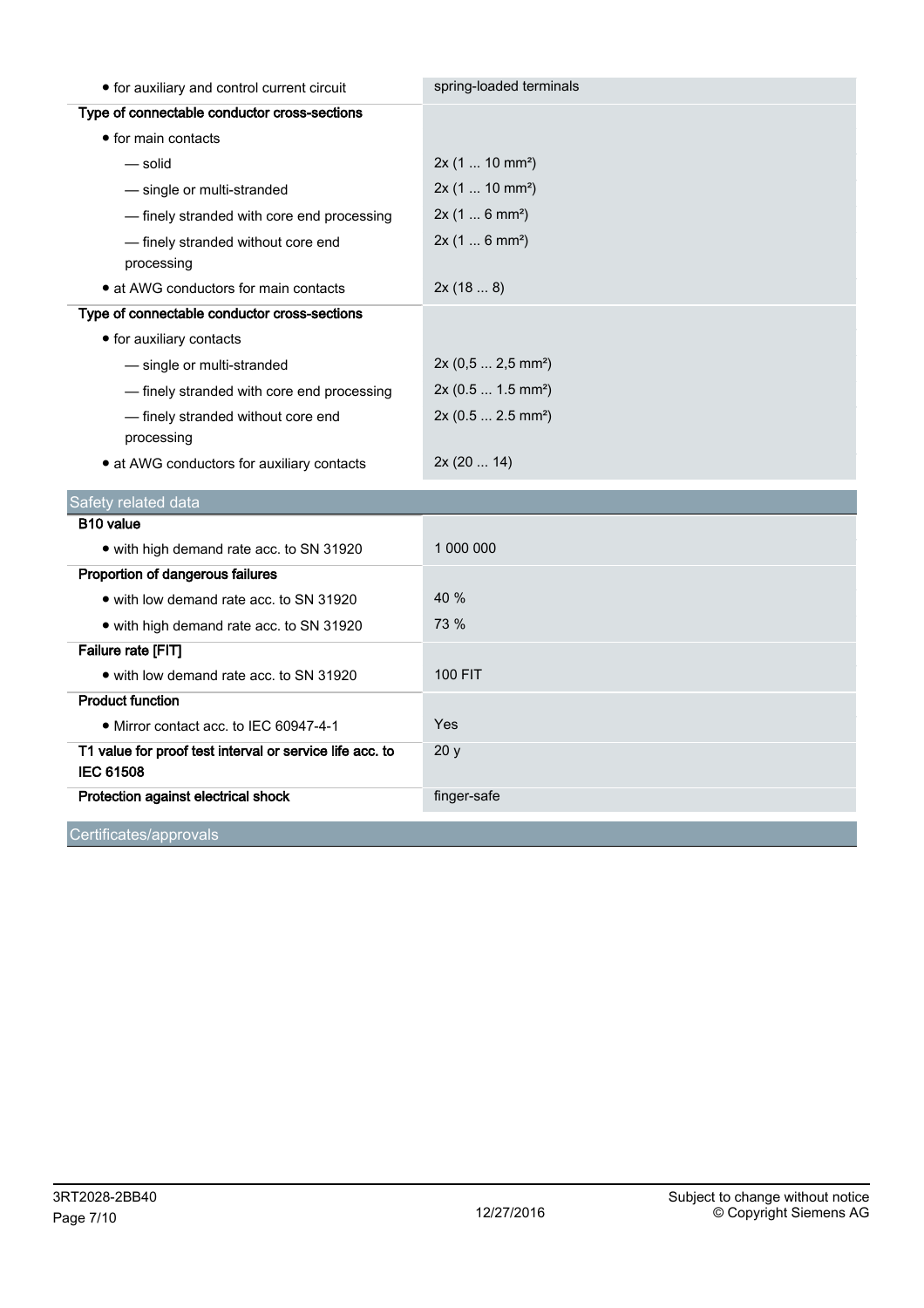

### Industry Mall (Online ordering system)

<https://mall.industry.siemens.com/mall/en/en/Catalog/product?mlfb=3RT2028-2BB40>

#### Cax online generator

<http://support.automation.siemens.com/WW/CAXorder/default.aspx?lang=en&mlfb=3RT2028-2BB40>

Service&Support (Manuals, Certificates, Characteristics, FAQs,...) <https://support.industry.siemens.com/cs/ww/en/ps/3RT2028-2BB40>

Image database (product images, 2D dimension drawings, 3D models, device circuit diagrams, EPLAN macros, ...) [http://www.automation.siemens.com/bilddb/cax\\_de.aspx?mlfb=3RT2028-2BB40&lang=en](http://www.automation.siemens.com/bilddb/cax_de.aspx?mlfb=3RT2028-2BB40&lang=en)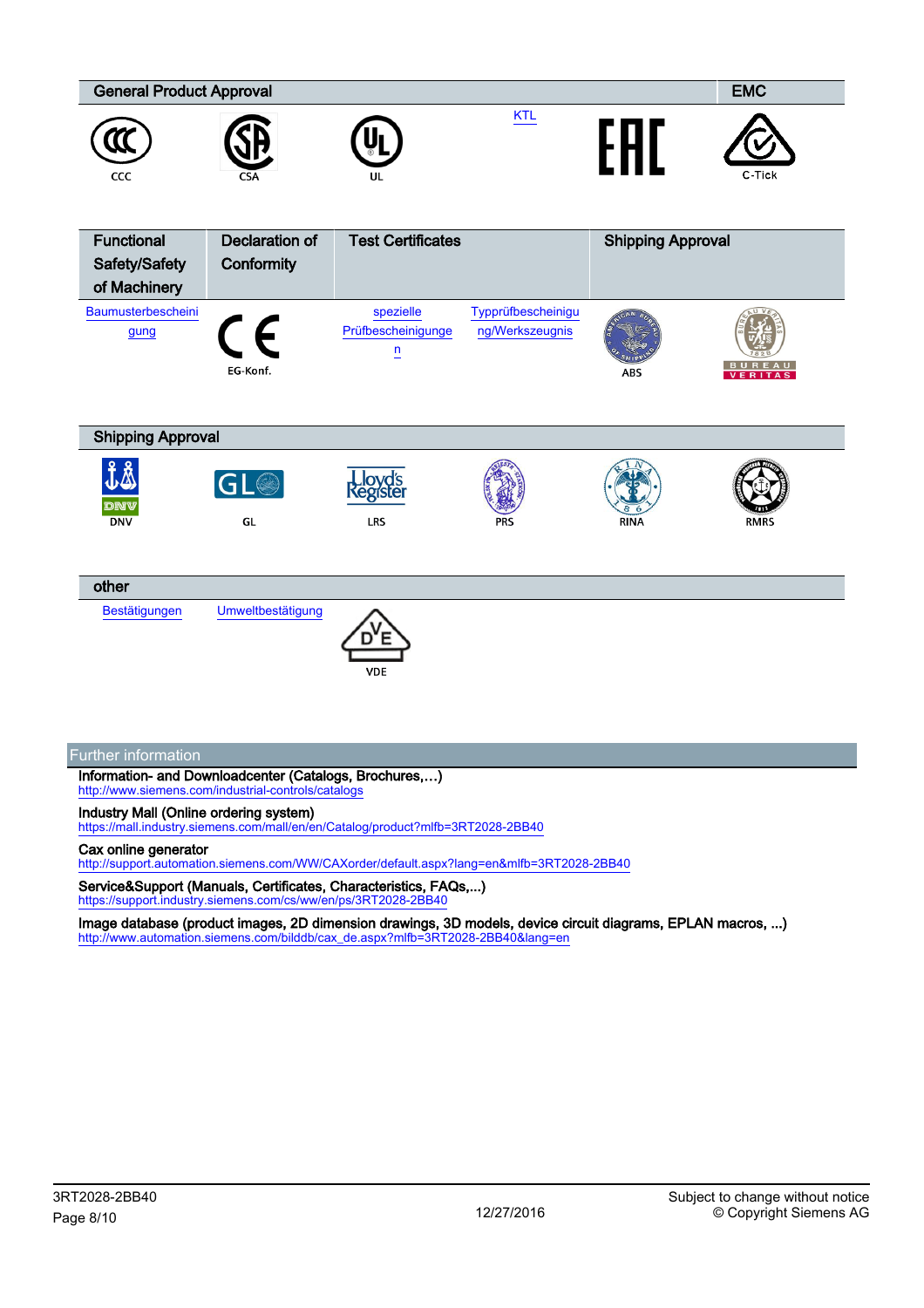